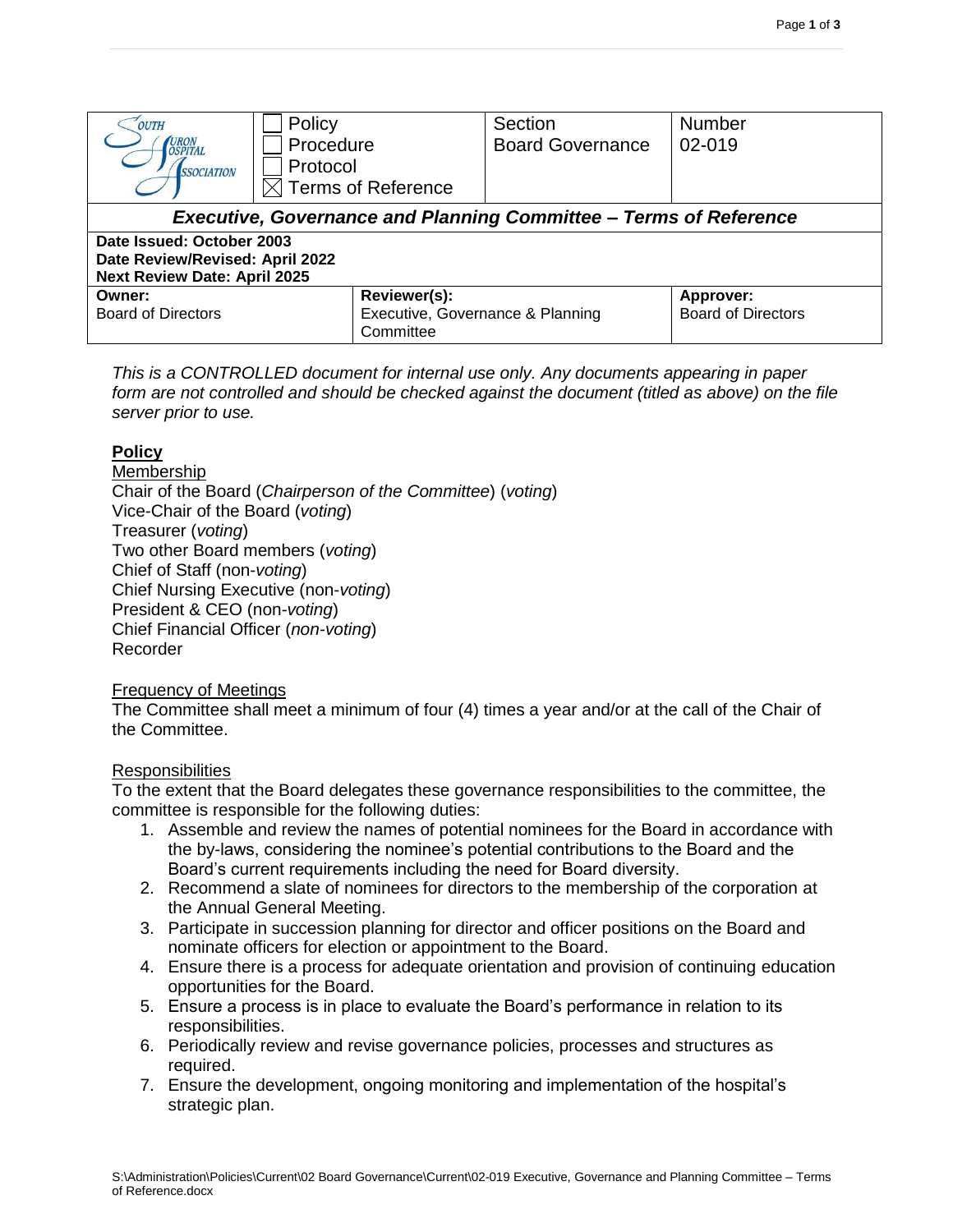- 9. Lead in the evaluation of the Chief of Staff annually.
- 10. Perform such other duties as may be requested by the Board.
- 11. Exercise the full powers of the Board in all matters of administrative emergency (as determined by the Chair or delegate) reporting every action at the next meeting.
- 12. Review the financial statements of the corporation on a regular basis and make such recommendations to the Board as deemed appropriate. Review and recommend to the Board for approval a detailed annual Operating Plan for operating and capital revenues and expenditures for the ensuing fiscal year.
- 13. Advise the Board on the acquisition, development or disposal of land and modification of existing or the building of new structures.
- 14. Review such matters brought forth by the Administration and consider appropriate recommendations to be put forth for the consideration of the Board.
- 15. Review and advise or make recommendations to the Board on any matters as directed by the Board.
- 16. To establish a communications program that enables the Corporation to communicate with its members, stakeholders and public about hospital services including any expansion or restriction of services and responds to requests for information and interpretation of hospital policies as required.
- 17. Recommend a public relations program, which encourages a positive image of the hospital.
- 18. Ensure performance evaluation of CEO is conducted annually by Board Chair.
- 19. Be responsible for the naming of members of Committees not otherwise provided for in the by-laws.
- 20. To monitor Board and Committee attendance.
- 21. To review, revise, and recommend any amendments to the by-laws to the Board and membership.

# **Evaluation**

Annually (May) each committee member will complete committee self-assessment template (Appendix A). The results of the self-assessment will be utilized to measure and improve committee effectiveness.

The Chair of the committee will receive completed forms and report results to committee members at the following meeting.

# **Related Documents**

Appendix A Committee Self-Assessment